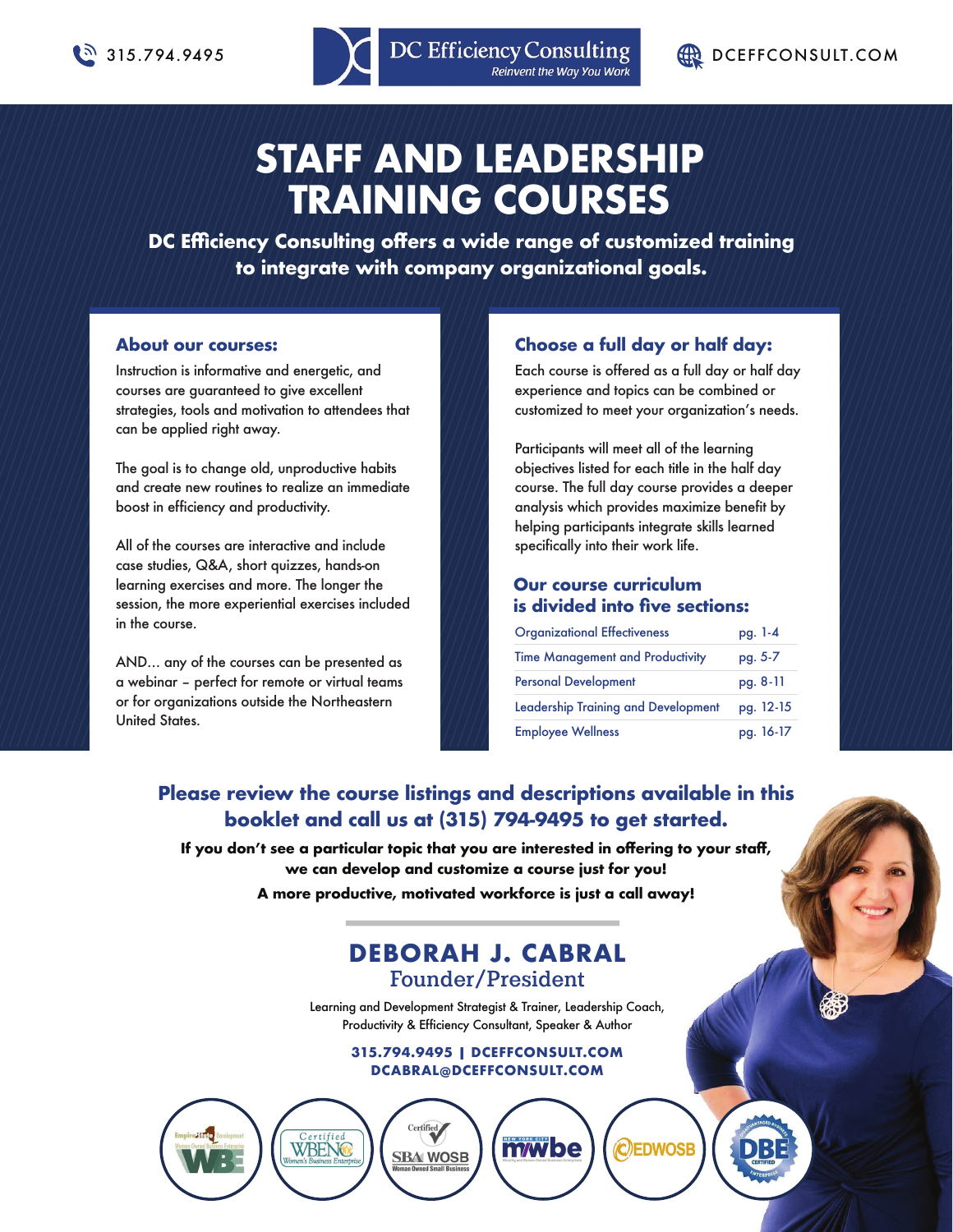





## **IT'S ALL TOO MUCH! HOW TO DIG OUT & MANAGE INFORMATION OVERLOAD**

**The presence of too much information causes difficulties in making sound decisions.**

This course includes an in-depth explanation of what information overload is, identifies the general causes and major sources of what is personally bogging you down or causing you stress and how to successfully dig out to get on track. Also learn some shocking statistics on how information overload is potentially taking over your life, affecting your health and thwarting your work/life balance. During the course, we'll teach our proven tips and strategies to manage and free yourself of information overload which will give you tools to sift through irrelevant information, tactics to organize information and even identifying what actions you can take to ease information overload for others.

### **Learning objectives:**

- Identify and analyze personal sources of information overload.
- Make smarter decisions by having just the right amount of information on hand.
- Create and implement a plan to manage information overload.

### **I'LL DO IT LATER! DEALING WITH PROCRASTINATION**

**Many people put things off until the last minute sometimes. Those who procrastinate often usually avoid difficult tasks and consistently look for distractions. This course will help you break through and learn to avoid procrastination.**

This workshop will share the three primary areas in which procrastination occurs and will give you strategies to manage procrastination and perfectionism, which many times go hand-in-hand. You'll learn how to analyze what tasks you're procrastinating, identify why and then take the first step (even if it's small) towards getting it done. We'll review the "eat the frog" theory and why it works so well and learn how to set realistic deadlines that won't lead to disappointment and missed deadlines. In addition, we'll teach you how to set rewards for yourself to help you move through even the most unpleasant task and you'll also learn the 10 important steps to overcome procrastination.

- Identify and understand WHY you're procrastinating.
- Gain tools to overcome your procrastination.
- Be armed with strategies that will improve the quality of your professional and personal life by overcoming your procrastinating tendencies.

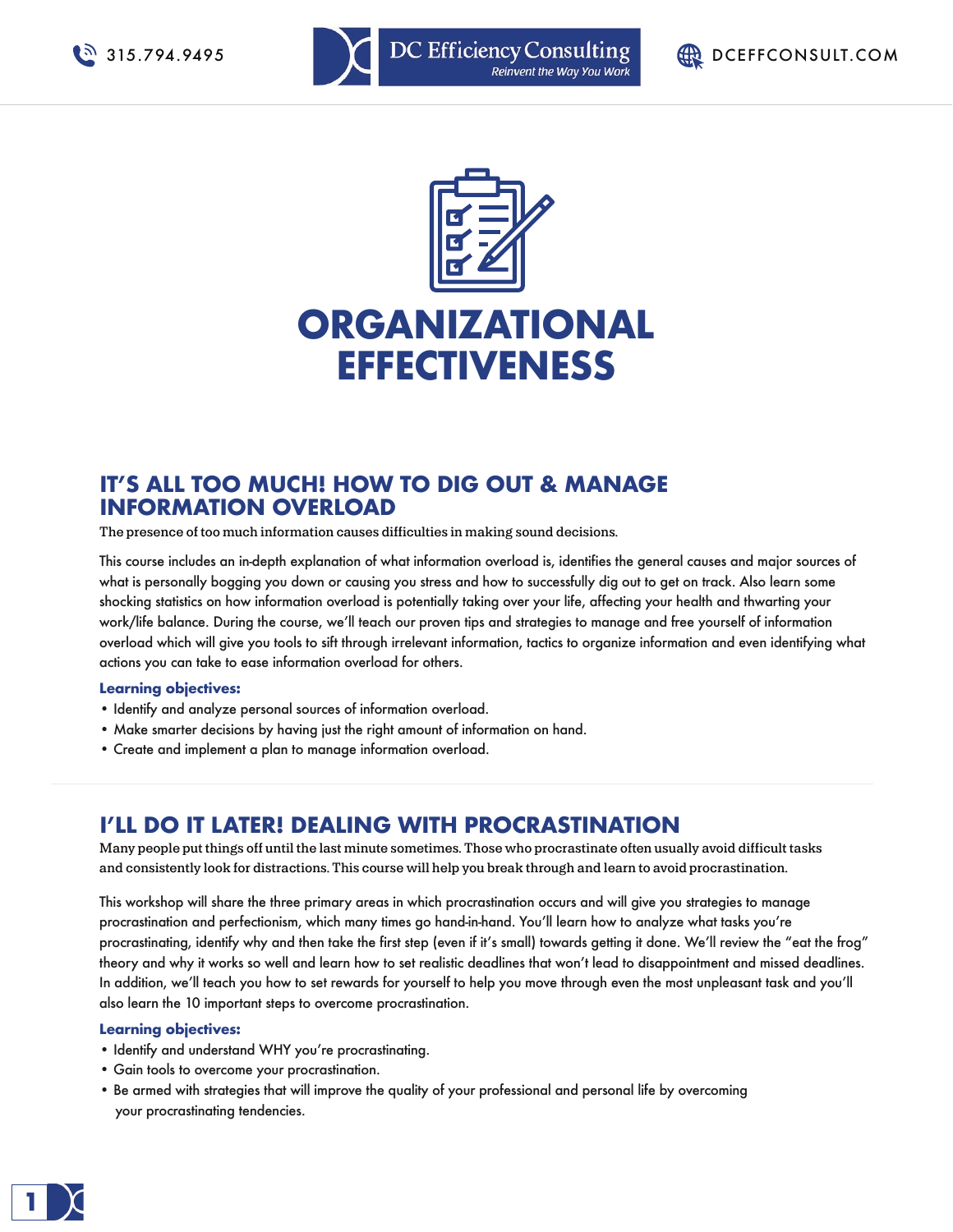



# **ORGANIZATIONAL EFFECTIVENESS**

## **DEALING EFFECTIVELY WITH DIFFICULT PEOPLE AND SITUATIONS**

**The ability to deal with difficult people and situations sets a person apart professionally and personally. The more you are armed with tactics on how to deal with difficult people and situations, the better the outcome will be.**

This popular course includes strategies to deal effectively with difficult people and situations and you'll perform exercises where you identify a situation in your own life (past or present) to learn how you can deal with all difficult situations in a healthier, more positive way. Learn how to talk to people without putting them on the defense, how to pay attention to non-verbal signs and how to achieve positive outcomes.

### **Learning objectives:**

- Gain tactics to communicate effectively with difficult people in your life both professionally and personally.
- Reset your thinking so you can handle people and situations better.
- Learn how to apply useful strategies to deal with the most difficult people and situations in your work and personal life.

## **BE MEMORABLE! EFFECTIVE TECHNIQUES TO MAKE YOUR CUSTOMER SERVICE OUTSTANDING**

**You have mere seconds to give people a positive impression of yourself and your organization. Give customers an amazing experience each and every time they interact with you.**

This course will help you establish your personal brand and attitude, show you how to identify and address customer needs and generate return business. We will teach customer service essentials that will help you provide the best results in person, by phone or electronically. You'll learn how to deal with difficult customers and gain great insight on how to make your customer service consistent, outstanding and memorable every time. Those that have taken this course love our "5 Important Things To Do Every Day" for exceptional customer service.

### **Learning objectives:**

- Create a memorable, personal brand of customer service.
- Build a strong internal culture that employees and/or team members will buy into and embrace, authentically improving your organization's customer service.
- Elevate your level of customer service delivery.

## **STRATEGIES FOR RUNNING PRODUCTIVE MEETINGS**

**In many organizations, a considerable amount of time is wasted every day with ineffective meetings. This can lead to a significant loss in revenue. Never fear… help is here!**

Impress participants at the very next meeting you hold after taking this course and learning how to run an effective, productive meeting from beginning to end. This workshop includes: how to plan and prepare for a meeting, assigning meeting roles and responsibilities, successfully chairing a meeting, how to deal with disruptions, recording minutes and make the most of your meetings. You will also learn strategies to help set expectations for participants before, during and after the meeting.

- Understand and apply basic strategies for how to prepare for and run a productive meeting.
- Learn how to take objectives from a meeting, follow through and ensure that they're done in a timely manner.
- Increase participation from all attendees by setting out expectations and requiring accountability.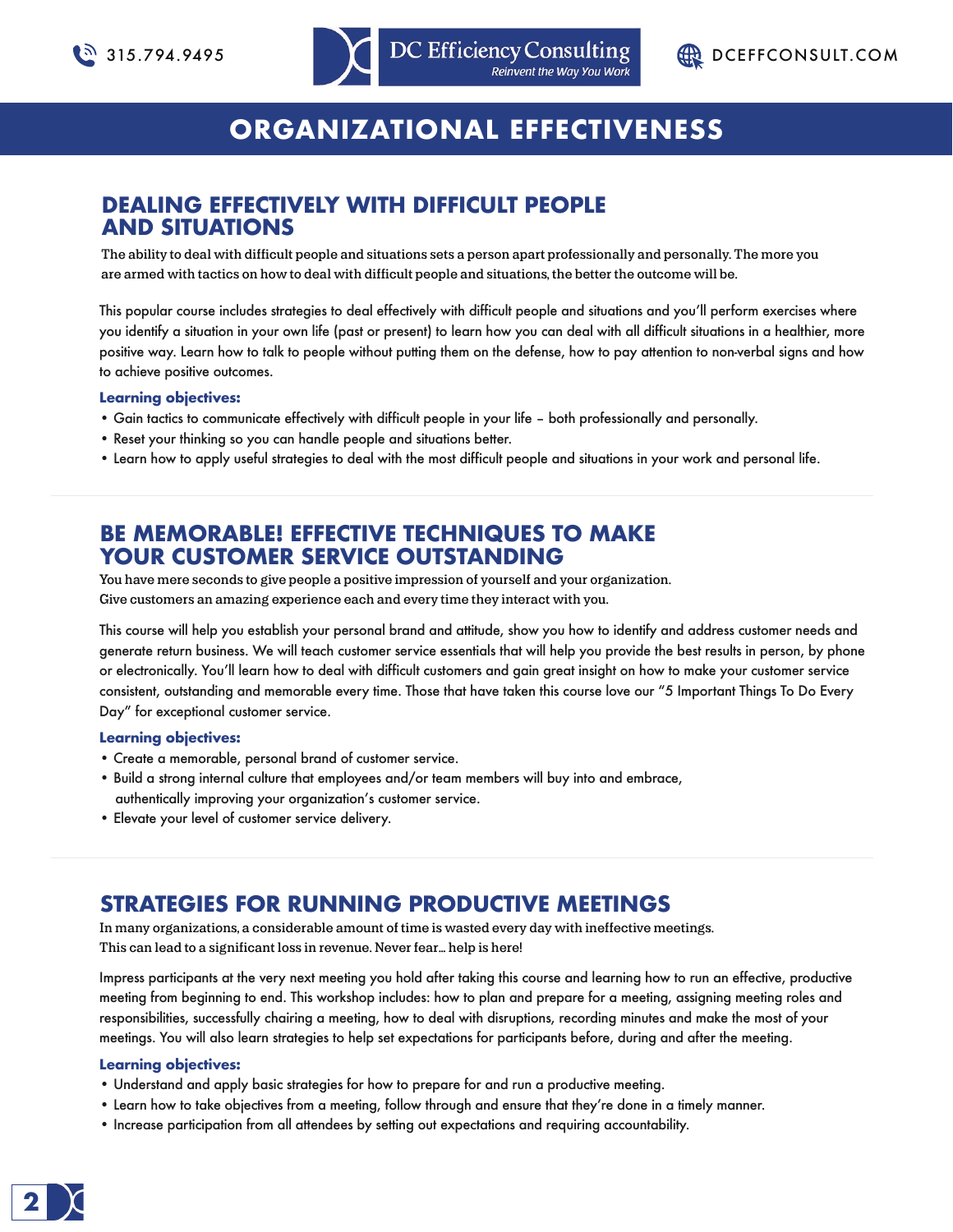



# **ORGANIZATIONAL EFFECTIVENESS**

## **YOU CAN DO IT! SETTING AND ACHIEVING GOALS TO PRODUCE DYNAMIC RESULTS**

**Setting goals and reaching them requires planning. We'll teach you how!**

This course includes a significant amount of participation work that will be completed during our time together. You'll learn the 4 P's of goal setting, how to set SMART goals, learn strategies on overcoming procrastination and improving motivation, and how to manage time more productively to achieve any goal. We'll also share tips for completing tasks to increase productivity. We'll teach the benefits of goal settings that will affect your attitude, achievements, and even health and happiness and you'll successfully learn to delineate what tasks or projects are urgent or important. Plus, you'll learn the one word that you should remove from your vocabulary in order to achieve your goals.

### **Learning objectives:**

- Apply the principles learned in the course to effectively set achievable goals.
- Learn how to overcome procrastination and get things done.
- Improve your motivation so that you can tackle any goal you desire!

## **IMPORTANT SOFT SKILLS NECESSARY IN THE WORKPLACE**

**Soft skills – such as attitude, work ethic and adaptability – are a necessity in a face-paced, competitive work environment. If you don't have them, you're at an extreme disadvantage.**

In this course, you'll learn the definition of soft skills and we'll teach the intricacies of many of those skills, including: communication, teamwork, and problem solving, to name a few. You'll understand the key soft skills everyone should possess to help relate more effectively to others. In addition, you'll learn how to develop and enhance your soft skills to improve your professionalism in the workplace.

### **Learning objectives:**

- Identity your most dominate soft skills and those that need improvement for better performance.
- Apply the soft skills learned to relate more effectively to others in the workplace.
- Attain the knowledge to enhance your communications skills and increase your value to the organization.

## **HARASSMENT & HOSTILE WORK ENVIRONMENT PREVENTION**

All employees have the right to work in a safe environment both physically and emotionally. In this course, we'll learn what workplace harassment is, including the two types of harassment. We'll cover topics such as hostile work environment, retaliation, as well as harassing conduct. In addition, we'll discuss what laws are violated by harassment and what to do if you witness or experience harassment at work. Participants will leave armed with knowledge to help prevent harassment from occurring by learning behaviors that are not acceptable in the workplace.

- Gain knowledge of what constitutes harassment
- Learn acceptable and unacceptable behaviors in the workplace
- Understand what to do if you witness or experience harassment at work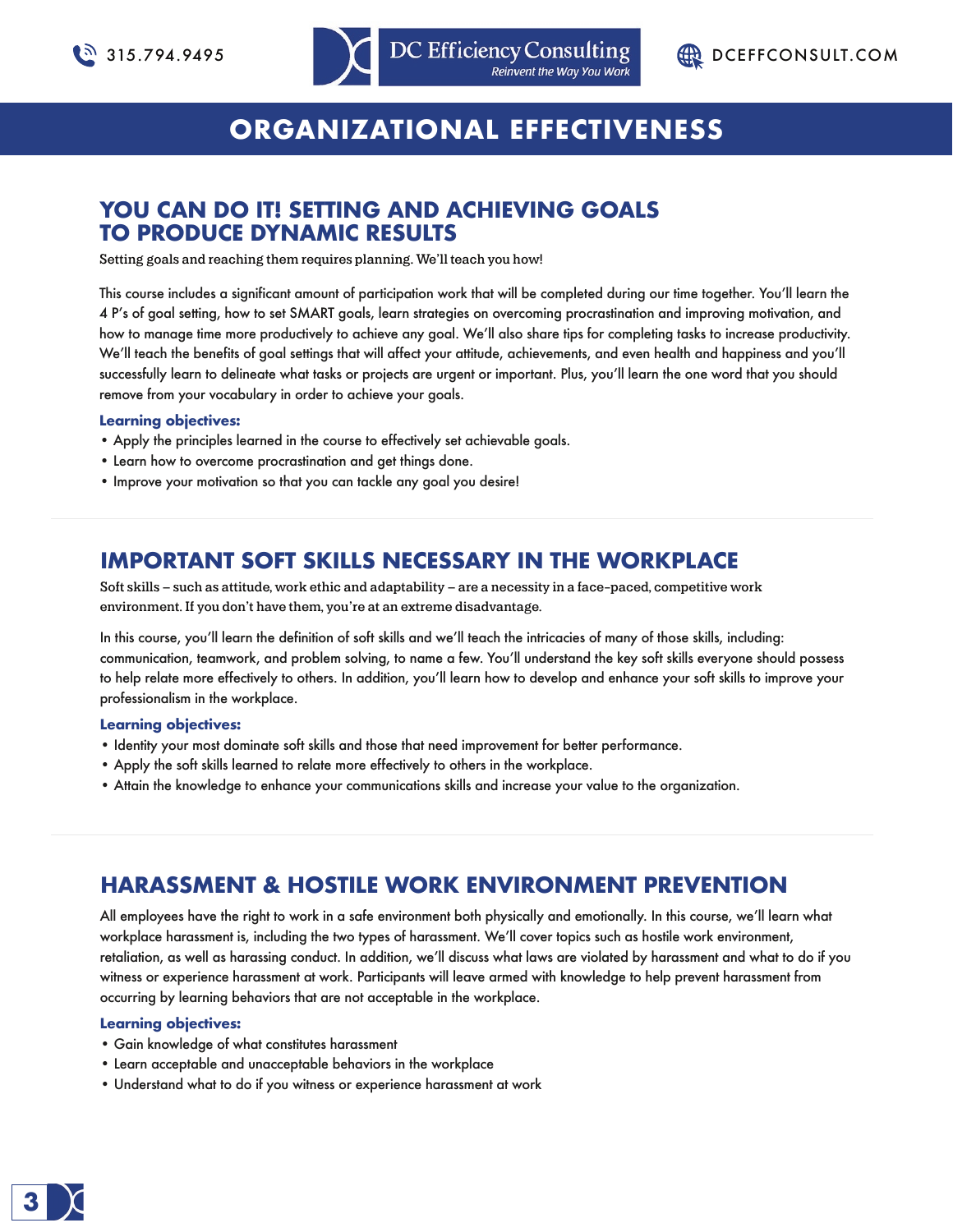

# **ORGANIZATIONAL EFFECTIVENESS**

## **CREATING A RESPECTFUL & CULTURALLY COMPETENT WORKPLACE**

Today's workplace requires skillsets that promote working with and serving diverse colleagues and client populations in a respectful and culturally competent manner. This highly interactive and self-reflective workshop will provide participants the opportunity to develop the necessary skills to be able to "see the world through the eyes of others", while also learning to better understand and respect everyone at work.

### **Learning objectives:**

- Define cultural competency, the core domains of cultural competence and respectful workplace communications and behaviors
- Identify causes of disrespectful behaviors in the workplace
- Practice appropriate responses to disrespectful workplace interactions

### **DEFINING, IDENTIFYING & OVERCOMING MICROAGGRESSIONS IN THE WORKPLACE WITH MICROAFFIRMATIONS**

Microaggressions are a major societal and workplace concern that if left unaddressed, manifests into explicit bias that has long-lasting negative effects. The purpose of this highly interactive and reflective workshop, which incorporates sensitivity activities and videos, is to provide an in-depth and illustrative overview of the importance of accurately defining, identifying, managing, and overcoming the use of microaggressions (intentional and unintentional) in the workplace to promote the delivery of culturally competent and respectful public services. This workshop will also present the counter strategy to overcoming Microaggressions, better known as the use of Micro Affirmations.

### **Learning objectives:**

- List and define the categories of Microaggressions
- Explore the negative impacts and effects of Microaggressions on individuals and workplace cultures
- Compare and contract Microaggressions and Micro Affirmations

### **UNDERSTANDING & ADDRESSING UNCONSCIOUS BIAS IN THE WORKPLACE**

Unconscious Bias can have an extremely negative influence on employees and workplace culture as well as interactions with people outside the organization, includes stereotyping and exclusionary thinking in hiring, work assignments and decision making. Identifying the thoughts, attitudes and behaviors of unconscious bias, also known as implicit bias, are critical to being able to bring attention to and mitigate it. In this course, we'll explore the potential targets and negative impact unconscious bias has at work. Participants will learn five effective strategies to counteract unconscious bias and leave with the knowledge and skillsets needed to address these biases.

- Identify thoughts, attitudes, and behaviors that are implicitly biased
- Identify the negative impact of unconscious bias in the workplace and its targets
- Define and explore five (5) strategies to mitigate unconscious bias

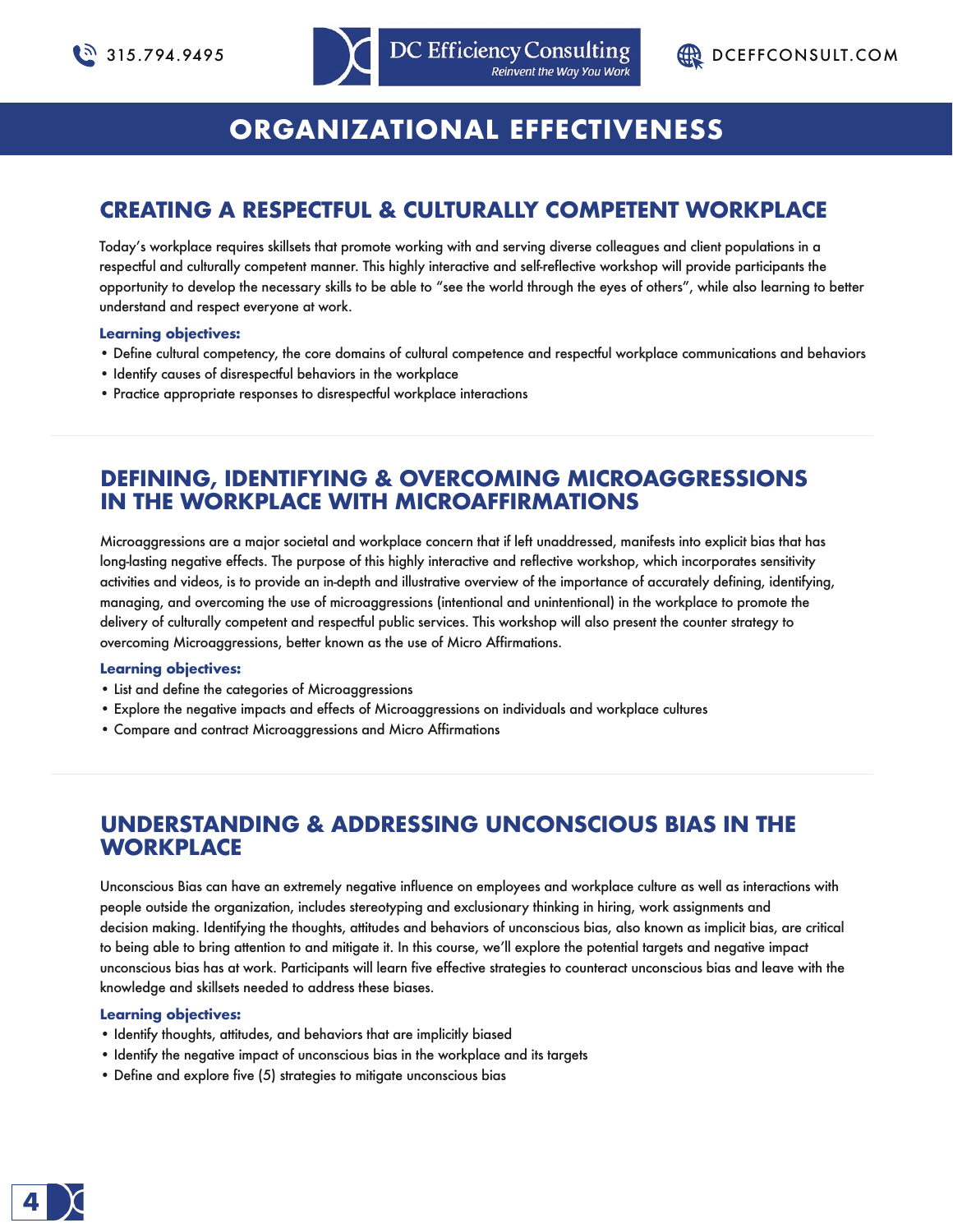



# **TIME MANAGEMENT & PRODUCTIVITY IMPROVEMENT**

## **DRIVE PRODUCTIVITY – GET THINGS DONE!**

**Are you busy all day, but can't pinpoint what you've accomplished? Being busy is different from being productive. Learn the difference and improve productivity right away!**

This course provides a game plan for increasing your productivity including time management strategies, the four P's of goal setting, setting SMART goals and prioritizing tasks to make productivity skyrocket. We'll also teach tips for overcoming procrastination, one of the biggest culprits that thwarts our productivity. Participants will learn helpful and easy to implement ideas on planning and scheduling and some unexpected ways to increase productivity. Plus, we'll tell you the 10 most important things to do that will guarantee you a more productive day and you'll learn how to improve motivation to increase drive and productivity.

### **Learning objectives:**

- Learn and implement new strategies to see an immediate boost in personal productivity.
- Adopt and implement effective time management strategies.
- Learn how to set goals and prioritize your tasks through proven methods that will bring you success.

## **TAKE CONTROL OF YOUR WORKDAY: PLAN, ORGANIZE AND THRIVE**

**Being productive is not a luxury, it's a necessity. Dive in and analyze your day from the moment you get to the office until the time you leave. We all get the same 24 hours… learn how to make the most of yours!**

This course provides strategies to increase your efficiency and productivity by focusing on very tactile areas of your work day that you can easily control through proven systems. We will tackle areas such as: effective planning and scheduling, creating and using effective to do lists, email management, work space organization and creating an effective filing system (both paper and digital document management). Your work day will become manageable, controlled and organized!

You'll identify your organizing personality (yes, we all have one!) using Deb's matrix that was featured in Better Homes and Gardens "Secrets of Getting Organized" Magazine and use that knowledge to create your ultimate work space. Most importantly, we'll also share tips and strategies to help you stay on track and continue to be productive and organized in the future.

- Learn how to control your day vs. your day controlling you.
- Gain imperative planning skills that will help both your professional and personal life.
- Reinvent your work space for ultimate inspiration and productivity.

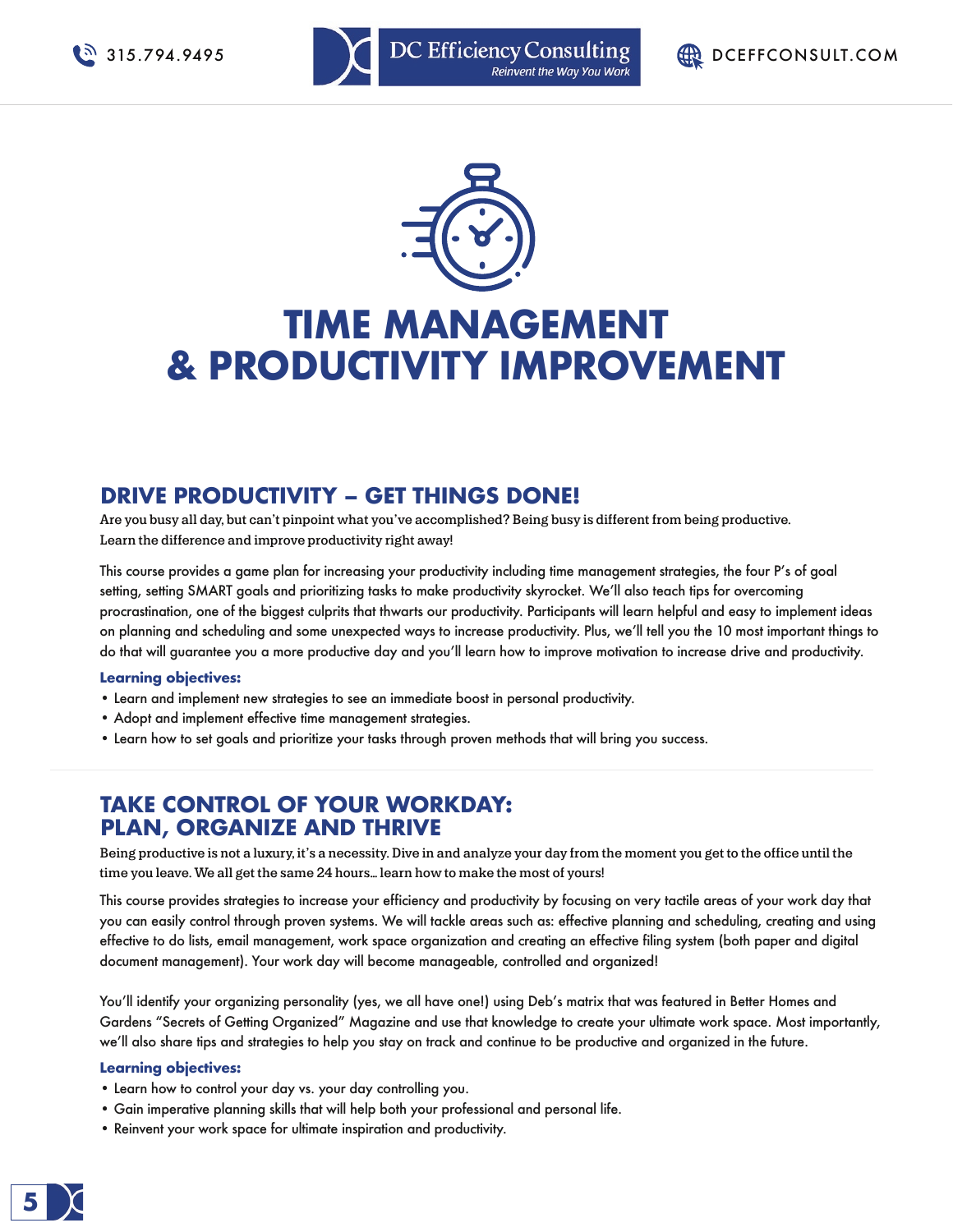# **TIME MANAGEMENT & PRODUCTIVITY IMPROVEMENT**

## **PRIORITIZE WORK – CRITICAL VS NON-CRITICAL**

**Focus. Prioritize. Get things done. If you struggle with prioritizing work, this course is for you!**

In this course, there will be a variety of methods for prioritizing work introduced and analyzed. Participants can determine which method works best for them or take a piece or two from each method and make it their own. We'll review strategies for prioritizing tasks as critical vs. non-critical using the Urgent-Important Matrix for task prioritization and learn how to train and manage your attention – a growing issue and concern for employees and employers – by delving into strategies to focus on your work through proven time management methods. We'll learn how to prioritize tasks based on how we feel about them. We'll learn why we procrastinate and understand why it is holding you back and impeding progress and what to do overcome it.

### **Learning objectives:**

- To be able to effectively prioritize your work.
- Adopt and apply the method that best suits your personality and/or work style.
- Improve your focus throughout the day to complete your priorities.

### **MANAGE EMAIL EFFECTIVELY**

**Email can easily and quickly get out of control and become overwhelming… but it doesn't have to! Email can be an effective communication tool if managed effectively and proactively.**

This course includes easy-to-implement strategies to effectively manage email and save time. We'll teach you to research and use features of your email system you might not have known about, how to streamline your email on all devices for quick reference and access and we'll share some surprising statistics about email. In addition, we'll teach important email etiquette strategies – like when it's appropriate and important to cc someone (and when it's not!) You'll be inspired to be more proactive, rather than reactive when handling email.

### **Learning objectives:**

- Learn how to use email as an effective tool for communication and not a source of stress.
- •Learn the nuances of email etiquette and how to maintain your professionalism.
- To use the technology and tools of email to make your day more seamless.

### **WORKING PROACTIVELY RATHER THAN REACTIVELY TO DRIVE SUCCESS**

**Do you constantly feel like you're going from one task to another all day and are never caught up? Take control of your time, your schedule and your tasks by starting to work more proactively!**

This workshop includes the pros and cons of proactive and reactive strategies, tips to help you move from working reactively to proactively and differentiating between proactive tasks vs. reactive tasks so you can gauge how your time is currently being spent. We'll also learn the traits of proactive people vs. reactive people, Steven Covey's 7 Habits of Highly Effective People – Circle of Concern vs. Circle of Control and teach you some effective proactive vs. reactive language to use with yourself and others.

- Understand and apply the strategies learned to work more proactively.
- Learn how Steven Covey's Circle of Concern vs. Circle of Control works and how you can use it in your own professional and personal life to be more successful.
- Learn how to speak in proactive language and have a positive internal thought process to have a big impact on your work style.

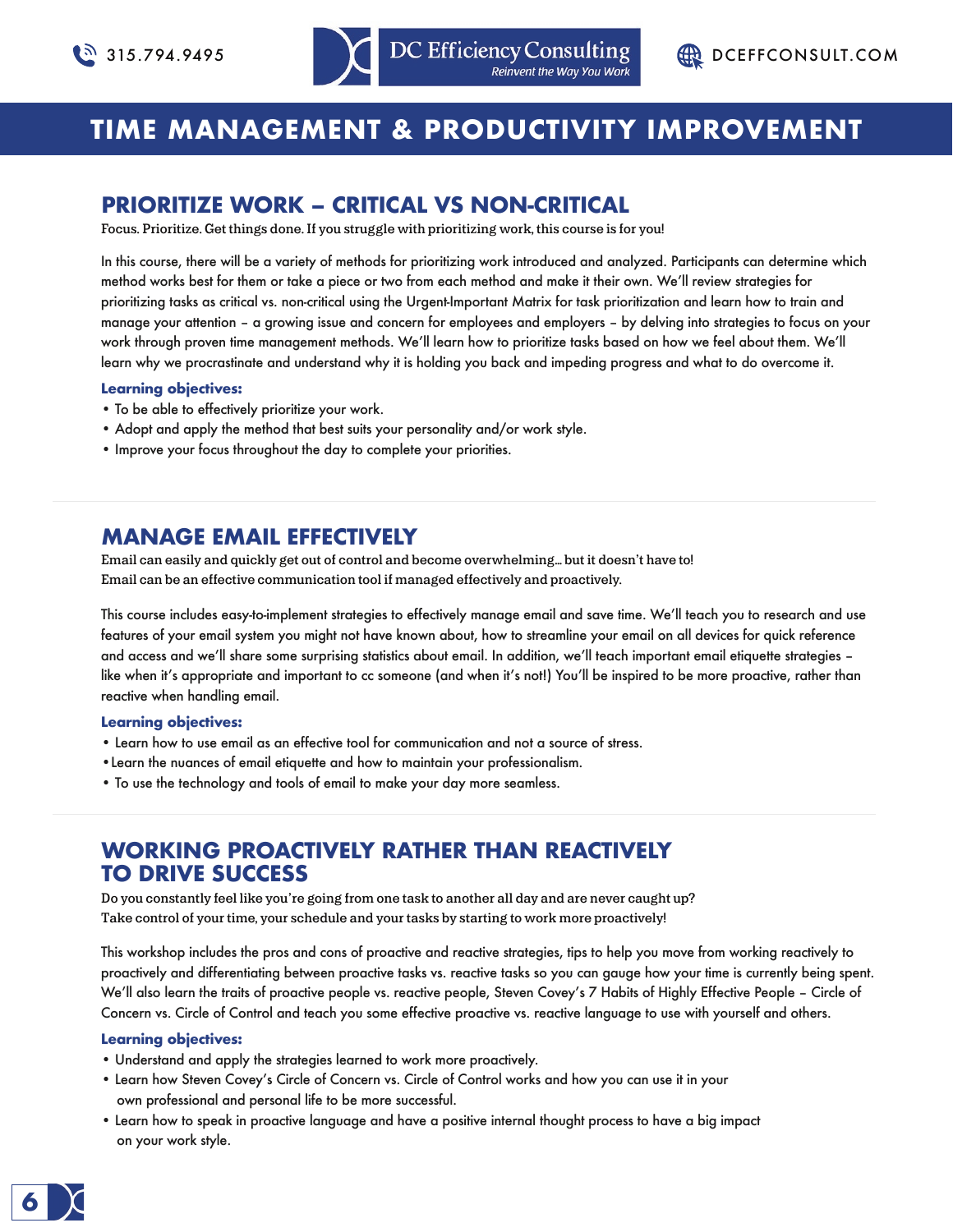# **TIME MANAGEMENT & PRODUCTIVITY IMPROVEMENT**

## **BECOME A TIME MANAGEMENT MASTER**

**Do you always feel like you have NO TIME?! Learn proven strategies for time management success and the tools that can help you get there. Time is a precious commodity and you CAN master it.**

In this course, you'll create a personalized time management action plan. You'll dig deep into how you currently spend your time and identify what's working and what's not. We'll learn to set goals, organize your time, plan wisely, tackle procrastination, create habits and rituals and how to manage multiple priorities and deadlines. In addition, we'll cover how to manage successful meetings and save time, handle interruptions, and how to delegate effectively. Because we know that every person and every job is different and has its own challenges and responsibilities, this course will concentrate closely on personalization of strategies and will deliver on many proven methods that can be adopted as is, or customized for each individual participant. Attendees will walk away with a time management plan that they can start implementing right away.

### **Learning objectives:**

- Walk away with a personalized time management plan that will work for you.
- Have more control of your day and feel less stressed.
- Be more productive, more efficient and motivated.

## **THE MULTI-TASKING MYTH, CREATING EFFECTIVE TO-DO LISTS AND OTHER TIME MANAGEMENT CONCEPTS**

**Do you have so much to do that you don't know where to start? The most chaotic day can be kept at bay by focusing on mono-tasking and creating and using an effective to-do list.**

In this course, you'll learn strategies to create an effective to-do list that will work best for you and your work day and you'll discover ways to identify your Most Important Tasks (MITs). We'll also teach the strategy of mono-tasking and how to get more done by focusing on doing one task at a time. In addition, we'll cover more effective time management strategies to become more effective and productive. You'll walk away with an action plan that you can start using the very next day.

- Successfully create a workable, effective to-do list.
- Master the concept of mono-tasking.
- Learn and apply other time management concepts to increase your efficiency.

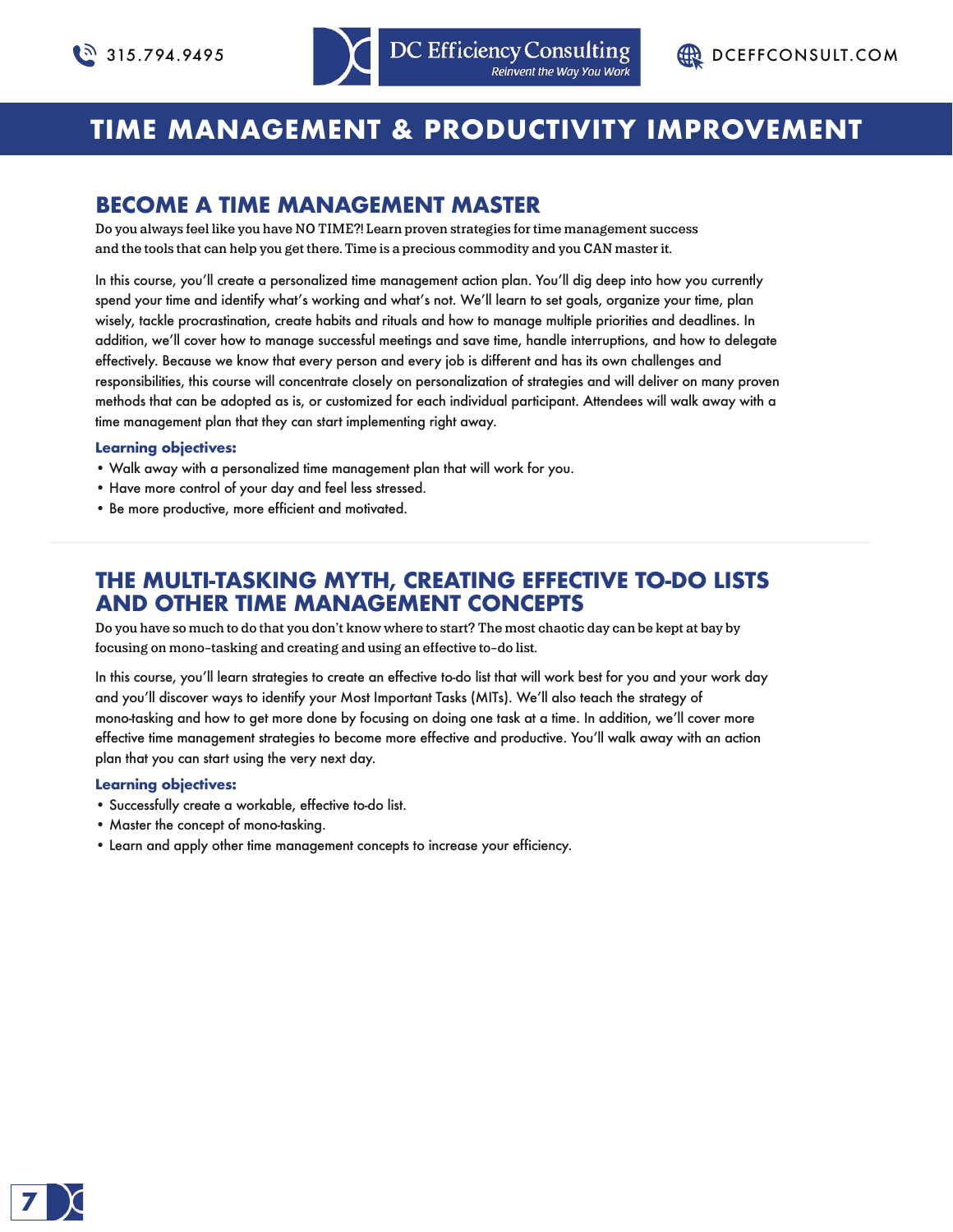





## **COMMUNICATE WITH CLARITY, CONFIDENCE & EFFECTIVENESS**

**Communication is critical and a must for a successful professional career. Learn how to communicate with clarity and confidence both orally and in writing.**

This course includes: understanding communication barriers and developing non-verbal and communication skills, using the STAR method of speaking, developing ways to be a better, more active listener, how to ask good questions and even how to deliver bad news. We'll touch on some essential interpersonal skills including a review of the levels of conversation, tips on how to remember names, influencing skills, bringing people to your side, sharing your opinion and making an impact. Also included will be some effective tips for business writing, including emails and reports and the importance of proofreading.

### **Learning objectives:**

- Learn a variety of tips to build better communication skills and improve your everyday interactions.
- Develop strong interpersonal skills that will make you feel confident in any business or personal situation.
- Learn how to clearly and powerfully communicate in writing.

### **POWERFUL PUBLIC SPEAKING AND PRESENTATION SKILLS**

**Your greatest fear could become the most powerful weapon in your professional arsenal. Being an effective speaker can lead to professional success and provide confidence in presenting your opinions and ideas.**

This course will teach you how to prepare for and conduct engaging and informative presentations to any audience, from five people to several hundred. We'll cover how to identify your audience to create a customized presentation, share great tips on how to take your thoughts and content and effectively turn it into a powerful presentation, uncover strategies for establishing credibility with your audience, and we'll even touch on overcoming nervousness. We'll discuss the best delivery methods to enhance your presentations such as PowerPoints, flip charts, video, white board, audio, etc.

- Confidently take your presentation skills to the next level.
- Gain skills and insight that will make the preparation of your presentation easy and effective.
- Deliver an informative and engaging presentation that will leave your audience wanting more.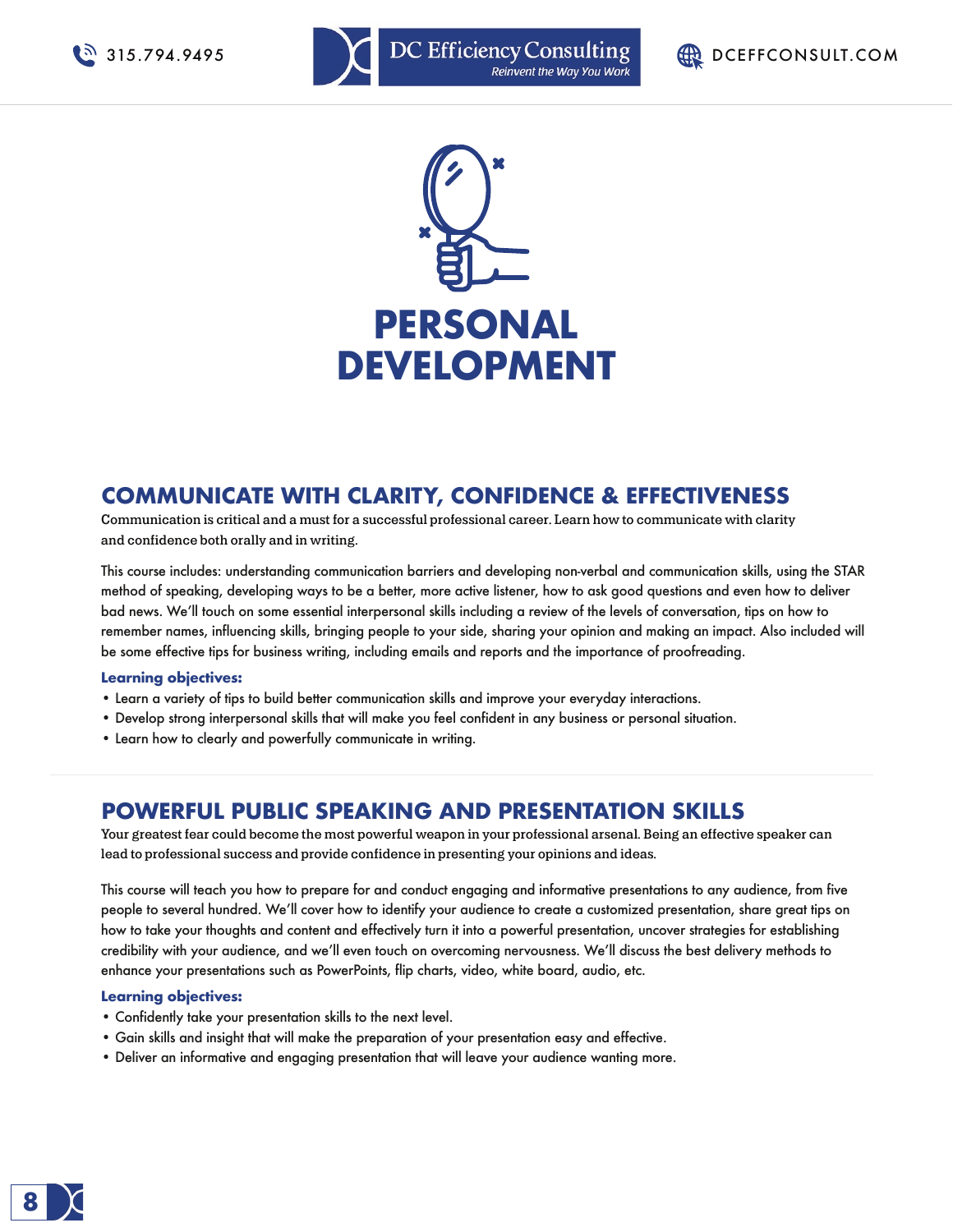

# **PERSONAL DEVELOPMENT**

## **IMPROVE CRITICAL THINKING AND PROBLEM SOLVING**

**Imagine if you could approach problems effectively, evaluating information to offer the best solutions and inspire those you work with to join in and collaborate!**

This course is all about thinking differently – learning techniques to change the way you approach things, how to expand your thinking and ultimately how to perform better at your job and with your team. You've heard the term "thinking outside of the box" many times, but we will go even further to create breakthroughs and embrace how to expand your thinking for amazing results. We will review how to gather and understand types of information, the best ways to prepare for brainstorming, how brain writing and mind mapping improve creativity, how to develop and analyze solutions and implement a plan. It also includes the components and essentials of critical thinking, evaluating information and learning from mistakes. We'll discuss characteristics of critical thinkers as well.

### **Learning objectives:**

- Implement new skills to be a more effective problem solver and critical thinker.
- Have a better understanding of what critical thinking is and how you can apply it to your work.
- Develop and analyze solutions that dig deeper into problems to yield better solutions and results.

## **EFFECTIVE CONFLICT RESOLUTION**

**Conflict is inevitable in the workplace – it's just human nature. It could be internally between employees or with management or it could be external where you're dealing with difficult clients or vendors. This course will arm you with the tools to deal with it effectively and possibly prevent it from happening at all.**

This course includes: the conflict resolution styles, creating an effective atmosphere to resolve conflicts, getting to the root cause of the problem, generating options and building a solution. You'll learn diffusing methods including stress and anger management techniques, neutralizing emotions, focusing on what the other party needs and building positive energy. We'll also help you understand the six phases of the conflict resolution process. A very important addition to this course is how to maintain the relationship after the conflict resolution process.

### **Learning objectives:**

- Learn and apply the principles of successful conflict resolution.
- Gain resolution skills that can be applied to your professional and personal life now and for years to come.
- Learning to manage your emotions and help other parties involved in the conflict to do the same.

## **SELF-AWARENESS- BE YOUR BEST YOU AT WORK AND BEYOND**

**Improve your self-awareness and social intelligence to be perceived in your best light by those around you. You will learn everything you need to make a good first AND a great lasting impression.**

This course includes learning about the four "selfs", mood management, interpersonal awareness, limitations of self-awareness, and independence vs interdependence. Walk away with tools to increase your self-awareness, learn the keys to empathy and active listening, be aware of social cues and body language, sharpen your conversation skills and gain insight on how to build rapport. We'll also discuss many ways you can take initiative – taking a chance, recognize when you can step in, weighing the consequences, finding opportunities, being persistent and balancing initiative and restraint. The skills and insight you receive in this course can open you up for advancement or promotion at work, increase your influence with your peers and team and help make you a more aware person.

- Understand your newfound self-awareness and apply it to improve your performance.
- Strengthen and enhance your skills for greater social interactions.
- Help others around you see their self-awareness through mentoring and supporting them.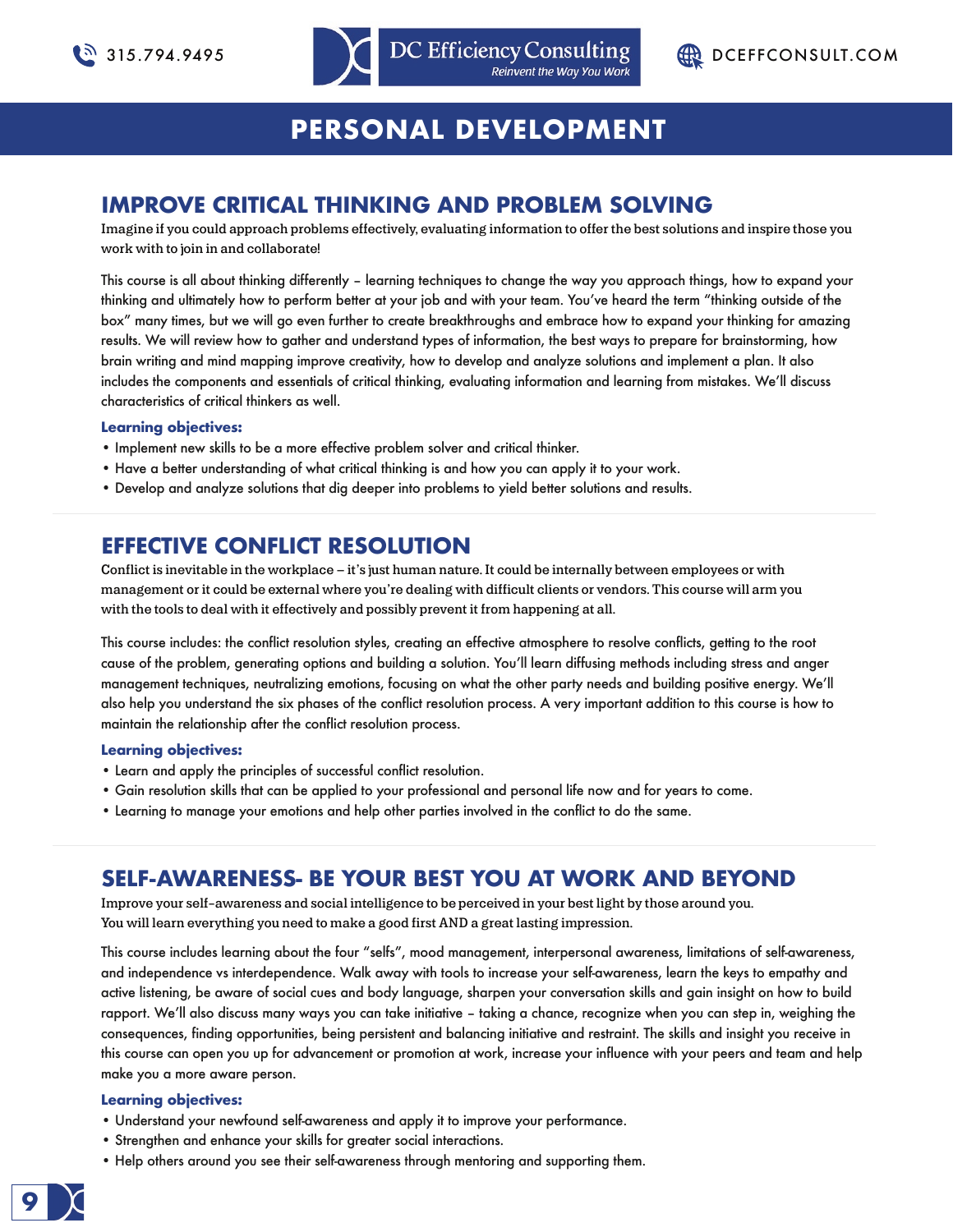



# **PERSONAL DEVELOPMENT**

## **ROCK SOLID NEGOTIATION SKILLS**

**Negotiating isn't fighting. It's a calculated, planned discussion to get an acceptable result for each party. This course will provide the strategies and confidence to take on any negotiation… and succeed!**

In this course, you will gain an understanding of what negotiation is, learn to negotiate in a professional manner, get prepared by calculating the strengths and weaknesses of your position as well as knowing the other side, learn the best ways to communicate through negotiations and gain strategies for coming out with a win-win solution. Learn how to bargain, how to deal with difficult issues and of course, close the deal. You will also learn more intangible skills to help you negotiate more successfully such as dealing with your emotions, being adaptable and flexible, putting yourself in the other person's shoes and seeing the bigger picture.

### **Learning objectives:**

- Come out of the course as a more confident, effective negotiator.
- Develop skills to become more flexible during negotiations and still have a successful outcome.
- Learn how to maintain your professionalism and the relationship with the opposing party during and after the negotiation.

## **ENHANCING YOUR PROFESSIONAL ETIQUETTE**

**People are forming judgments about you from every angle – how you dress, how you conduct yourself and how you portray yourself on social media. Your personal brand is extremely important to establish to foster success and this course will help you discover and enhance yours.**

This course will start with analyzing your personal brand: defining yourself, developing and controlling your image, personal and professional influences, sharpening your brand and branding personality strategies. We'll move to a comprehensive overview of general business etiquette, dressing appropriately in the workplace, email and phone etiquette, best practices for business writing, etiquette during business meals and more. We'll review effective networking for success and how to seek out mentors to help grow your career and maintain a positive, influential personal brand. We'll also discuss social media at length and include our popular "Ten mistakes not to make on social media".

### **Learning objectives:**

- Learn and follow proper business etiquette so you can put forth the best version of yourself.
- Learn to develop your image and create a unique, authentic personal brand.
- Be aware of how social media can affect your professionalism and avoid pitfalls.

## **COMMUNICATING EFFECTIVELY IN A MULTI-GENERATIONAL WORKFORCE**

**This course will help employees better understand the five generational groups active in the workforce today.**

Knowledge of the different values, views, and ways of working, talking, and thinking of each generation will help to minimize miscommunications that frequently cause conflict. Participants will learn effective communication techniques to promote respect and collaboration which will make teams, and the workplace as a whole, more positive, collaborative and productive.

- Increase knowledge of the five generations in the workforce today.
- Learn strategies to communicate effectively with each generation of workers.
- Implement better collaboration with different generations than your own.

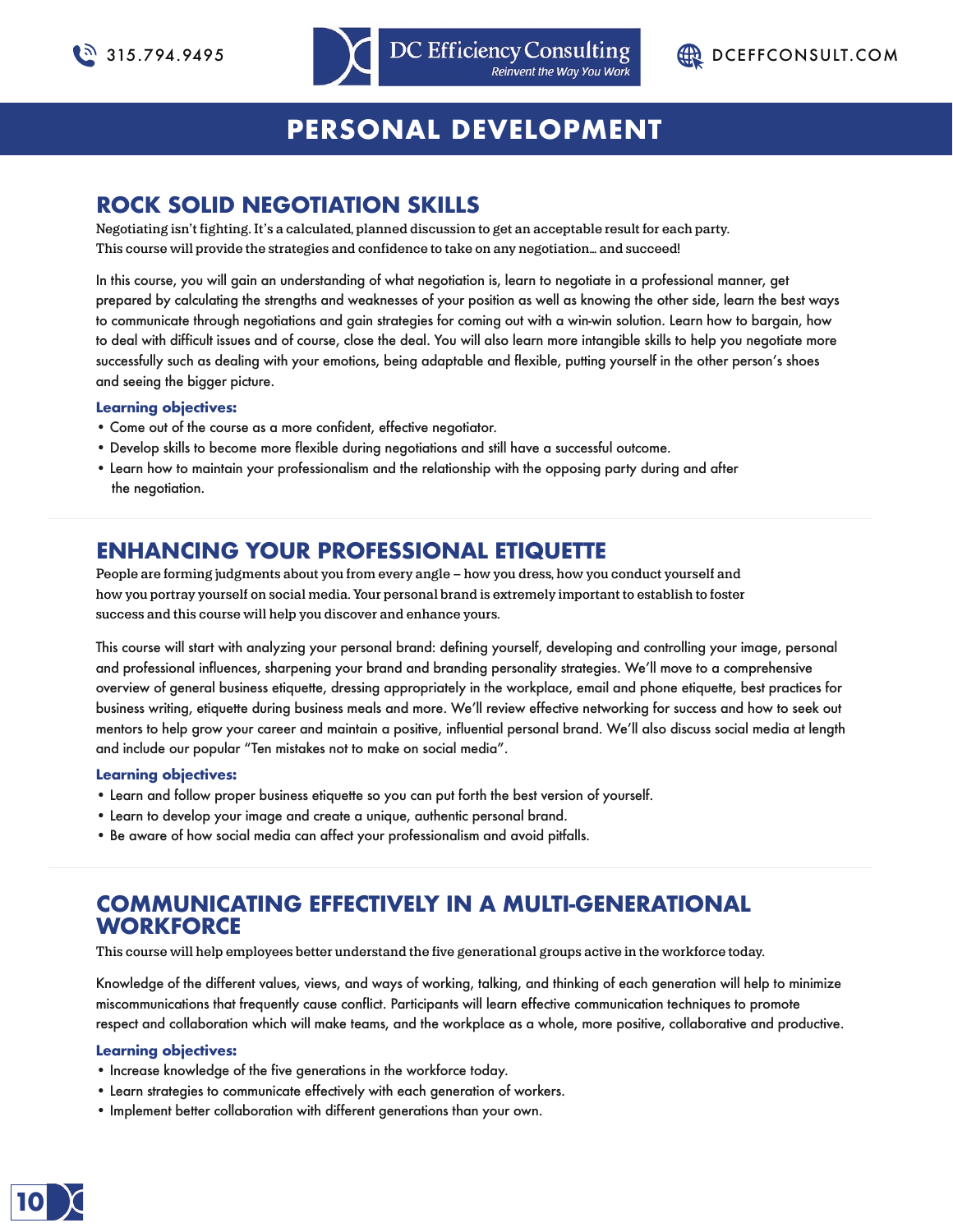



# **PERSONAL DEVELOPMENT**

## **ENHANCING EMOTIONAL INTELLIGENCE**

**Emotional Intelligence (EQ) is so critical that is accounts for 58% of an individual's performance. This course will assist in assessing and enhancing each participants Emotional Intelligence skills. We'll learn how to recognize, acknowledge, and manage feelings and emotions to maximize professional as well as personal success.**

We'll cover the benefits of enhancing EQ as well as the four core competencies of Emotional Intelligence. Participants will take a sell-assessment during the training so they have a baseline for where they are and will learn effective strategies for how they can take their skills to the next level.

- Learn the four core competencies of Emotional Intelligence
- Increase professional awareness as it relates to their Emotional Intelligence
- Gain knowledge of effective strategies to increase EQ.

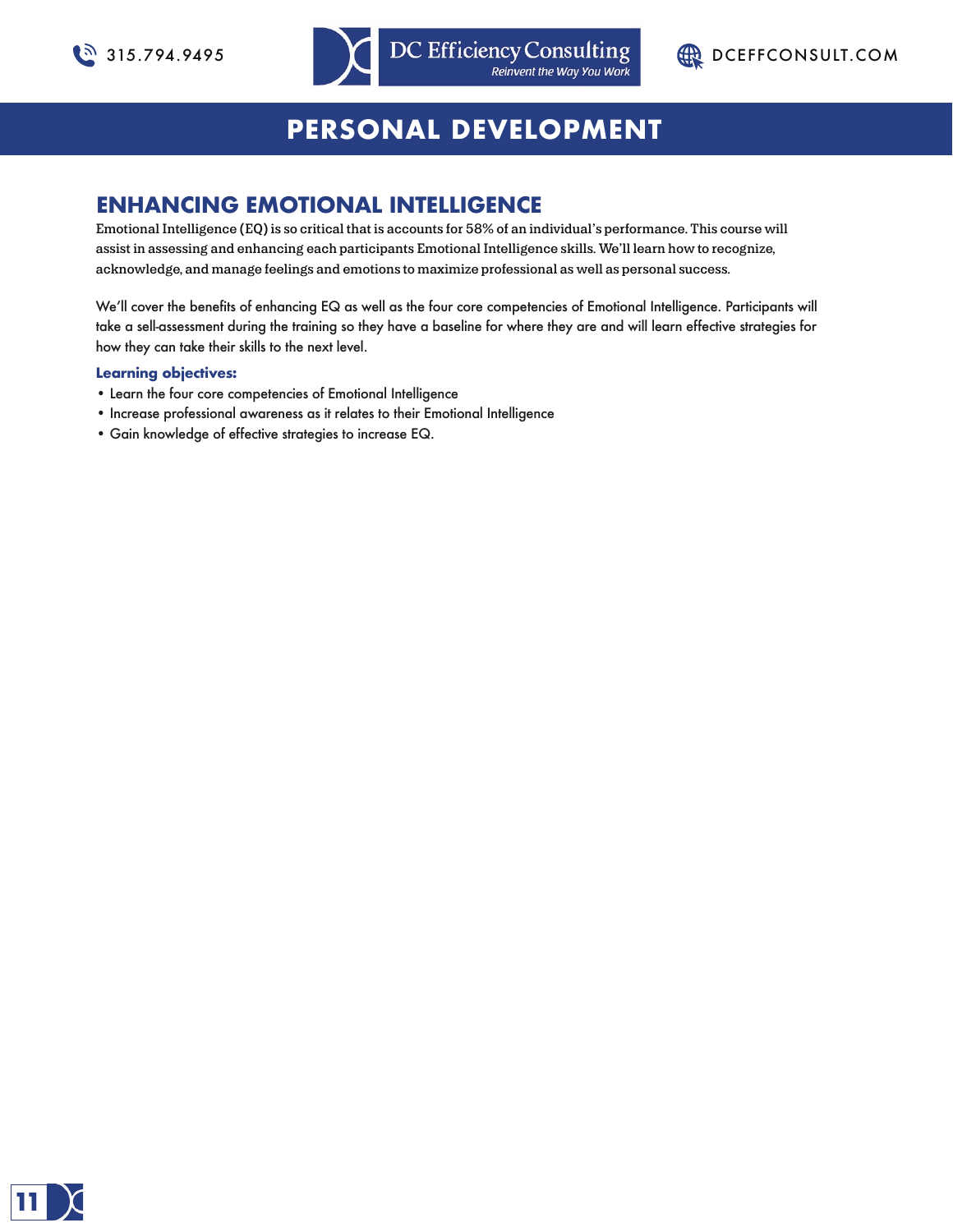



## **DEVELOPING THE LEADER WITHIN- THE ROLE OF A LEADER**

**Being recognized as a great leader is not something you're given, it's something you create over time with the right training, first-hand experience and building trust and influence with those around you. You can start developing those skills (or sharpen them a bit!) with this course.**

This course in an excellent refresher for seasoned leaders as well as a great foundation for aspiring leaders. It includes an in-depth definition of leadership, reviews social influence and conscious leadership and goes over the 12 important qualities that a great leader possesses including clarity, inspiration and communication to name a few. In a self-auditing exercise, we will help you analyze the roles you take on at work and beyond even though you may not have a leadership title. We'll review different leadership styles, which ones you're using to influence others and work specifically on any areas based on your personal reflection or peer/employer feedback. You will walk away armed with strategies to nurture and develop your leadership skills.

### **Learning objectives:**

- Learn and apply the key elements of leadership to build trust and influence.
- Implement the essential leadership characteristics in your work life.
- Become a more effective leader.

## **COACHING & MENTORING- THE KEY TO PERFORMANCE IMPROVEMENT**

**Professional mentoring and coaching relationships can be rewarding for the mentor and the mentee, helping elevate careers and providing an opportunity to give back to potential new leaders. Learn how to enter into a relationship yourself or help others make successful mentoring and coaching connections.**

This course includes: defining coaching and mentoring and discussing the differences between the two – mentoring being a relationship that provides guidance and accountability and coaching going deeper and more personal to including dealing with feelings, fears, weaknesses and strengths. You will learn how to effectively match yourself and others to mentees for a successful outcome through learning about personality types, analyzing skill sets and more. Knowing how to identify the right connections can enhance the mentoring experience. We will also review how to structure the relationship (frequency of meetings, etc.), how to measure the results of the relationship and ways to grow the relationship for maximum benefit.

- Understand the distinct difference between coaching and mentoring.
- Be able to apply knowledge and strategies learned to foster a successful mentoring or coaching relationship.
- Gain skills and create an action plan to be able to start effectively mentoring/coaching right away.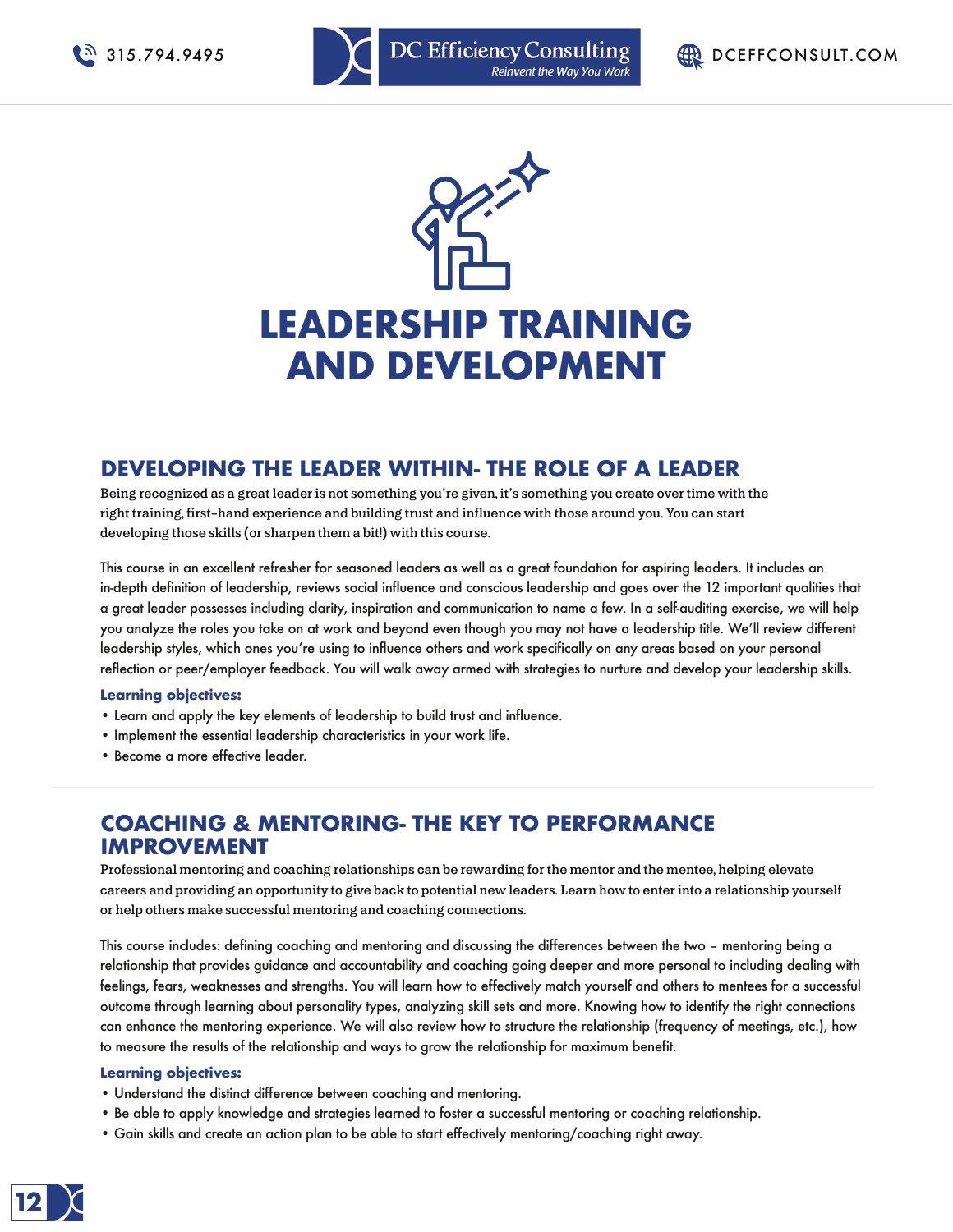# **LEADERSHIP TRAINING AND DEVELOPMENT**

## **CREATING AND LEADING SUCCESSFUL TEAMS**

**You've heard that "teamwork makes the dream work". If you build and manage a successful team that people WANT to be a part of, it will increase motivation, loyalty and productivity!**

This course is full of easy-to-implement strategies to build, manage and motivate your ultimate team. You will learn the types of teams, the 4 stages of team development, the 5 Commandments of a Successful Team, common mistakes in team building and the 6 Thinking Hats of Problem Solving as a Team. We'll cover problem solving and conflict resolution and share team building activities to use to build trust and confidence. In addition, you'll learn how to make the most of team meetings and how to consistently encourage teamwork. Learn some new ideas for motivation, steps to retaining high performers and improving team performance.

### **Learning objectives:**

- Learn how to bring people together to form an effective, motivated and productive team.
- Gain strategies to guide your team through the 4 stages of team building to improve performance.
- Enhance your ability to help your team solve problems, grow, perform and succeed.

## **ESSENTIAL SKILLS FOR LEADERS**

**Are you an emerging leader in your organization or are you in a new leadership role? This course is targeted to help develop your leadership style and create professional success. It's also a perfect course for seasoned leaders who want to re-charge their skills.**

In this course, you will learn how to set expectations and goals, assign work, implement delegation, provide productive feedback, manage your time and your team's time to align with their duties and responsibilities. You'll also learn strategies for special situations such as being promoted from within the team. We'll cover the important qualities and attributes that a great leader possesses and discuss how you can own and implement them. We will also delve deeper into how you can identify candidates early for potential leadership roles, build competencies in others and pair others with mentors. Participants will walk away armed with skills to strengthen their own leadership skills and motivate their team.

### **Learning objectives:**

- New leaders will receive a foundation of necessary skills to be successful immediately.
- Gain strategies and tools to use to connect with your team, gain trust and build rapport.
- •Develop or enhance skills learned to dramatically increase performance of your team.

### **DELIVER FEEDBACK AND CONDUCT PERFORMANCE REVIEWS THAT MOTIVATE EMPLOYEES**

**Feedback is imperative to keep employees on track and motivate them to continue to strive for excellence. It's also important to openly address any areas that need improvement. Conducting performance reviews is a craft that can be learned and perfected to assure the best outcome and direction for the employee and organization.**

In this course, we will learn when and how frequently feedback should occur, how to choose the best time and place and how to thoroughly prepare and plan prior to feedback delivery. We'll cover how to use the "feedback sandwich" successfully, how to set goals for optimal performance, how to ask for a self-assessment and how to tie performance to compensation. We'll also share how to keep emotions in check, diffuse anger and negative emotions and go over common mistakes managers make when conducting employee reviews. You'll leave with ideas for incentives and how to begin creating a culture of recognition. If you are the one getting reviewed, we'll also dive into tips on how to successfully prepare for your own annual performance review.

- Prepare and deliver feedback that will inspire employees to make positive changes.
- Learn year-round strategies to produce the best performance review possible for each of your staff.
- Create and implement a culture of recognition within your team.

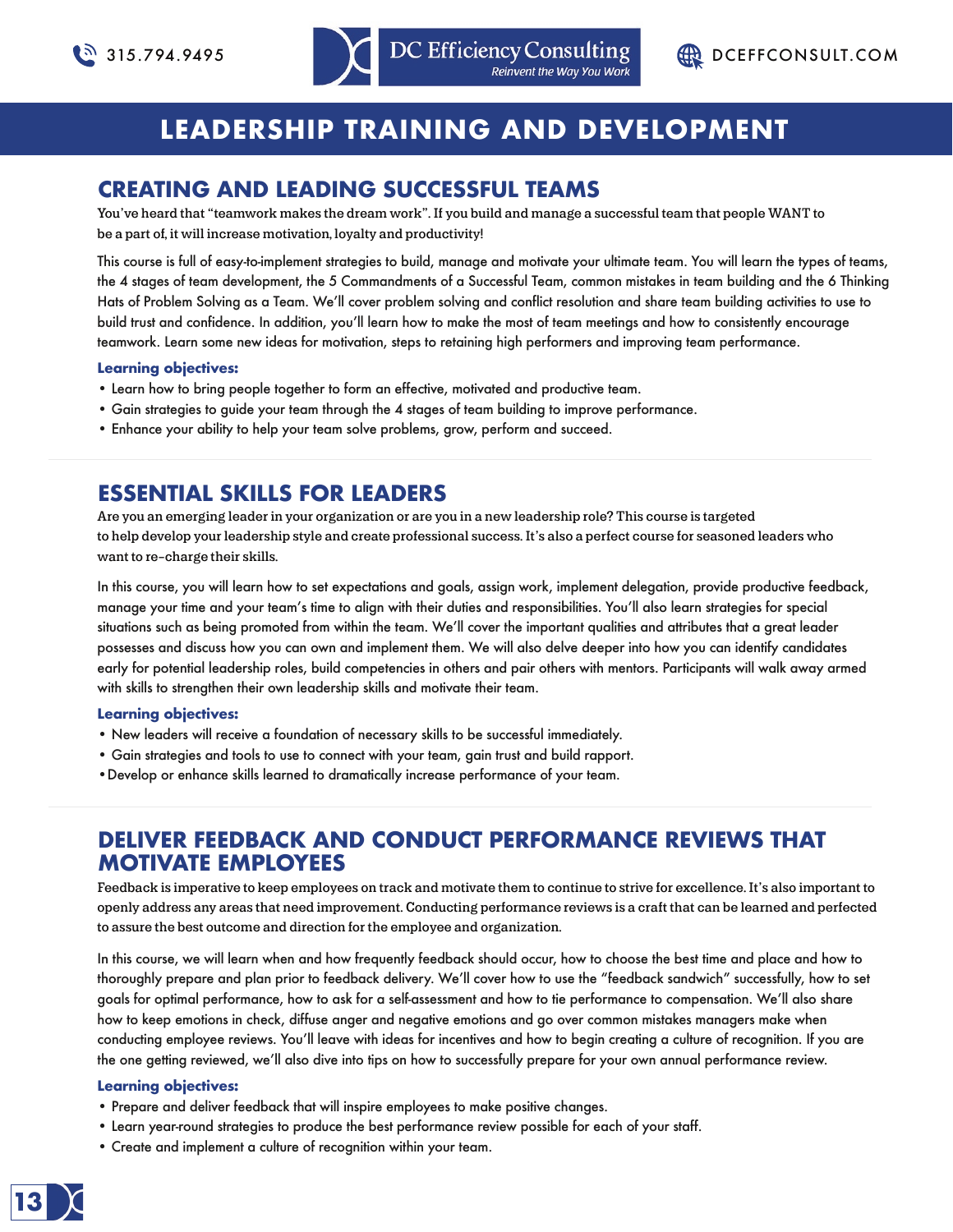

# **LEADERSHIP TRAINING AND DEVELOPMENT**

## **MANAGING CHANGE FOR LEADERS**

**Change is one of the hardest things we go through as individuals and as organizations. Resistance, fear and uncertainty overshadow the excitement and opportunity that change can bring.**

This course will arm you with tools and strategies to prepare yourself and your team for change and to lead, motivate and inspire your team. You will learn how to craft the "what's in it for me?" message that employees need to hear before you get their buy in. We will also help build your change strategy to help facilitate and you'll learn how to cope with push back, gain support and promote resiliency. We discuss "Appreciate Inquiry" in this course and how it applies to change management to unveil the positive core of a company.

### **Learning objectives:**

- Five easy steps to become more resilient.
- Gain skills to help people to embrace and accept change and thrive during and after the process.
- Understand and apply the "Appreciative Inquiry" method of change management.

## **NAVIGATING STRESS FOR LEADERS**

**Stress is the workplace is inevitable. Leaders must be equipped to identify and manage stress for their staff.**

In this course, participants will learn the common causes and symptoms of work-related stress. We'll cover the important warning signs of stress and recognizing work related stress in your team and colleagues. In addition, leaders will learn effective strategies to manage work-related stress with their staff.

### **Learning objectives:**

- Be able to identify common stressors in the workplace and monitor your staff for symptoms of work-related stress.
- Learn and implement the 3 keys to stress management through organization.
- Implement strategies to minimize work-related stress for your staff.

## **EFFECTIVE COMMUNICATION SKILLS FOR LEADERS**

**Being able to communicate effectively is essential for success as a leader.**

In this course, participants will learn the different types of communication, barriers to communication and how to overcome them and ways to be a better listener. Also included will be easy to implement strategies for communicating more effectively with your staff. Better communication makes a more cohesive and productive work team

### **Learning objectives:**

- Learn strategies to communicate more effectively with your team.
- Enhance communication skills and how you communicate with your staff to motivate and inspire them to success.
- Develop better listening skills so your staff feels heard and understood.

## **LEADING A MULTI-GENERATIONAL WORKFORCE**

**This course will help leaders better understand the five generational groups active in the workforce today.**

Participants will learn about the characteristics, work ethic and social influences of each generation. In addition, we'll discuss how each generation views work, leadership and their preferred method of communication. With this new found knowledge, leaders will be in a strong position to evaluate their staff and better lead a multi-generational team.

- Increase knowledge of the five generations in the workforce today to lead more effectively.
- Create and implement a collaborate culture within a multigenerational team.
- Tailor your approach for working more effectively with each staff member based on their generational group.

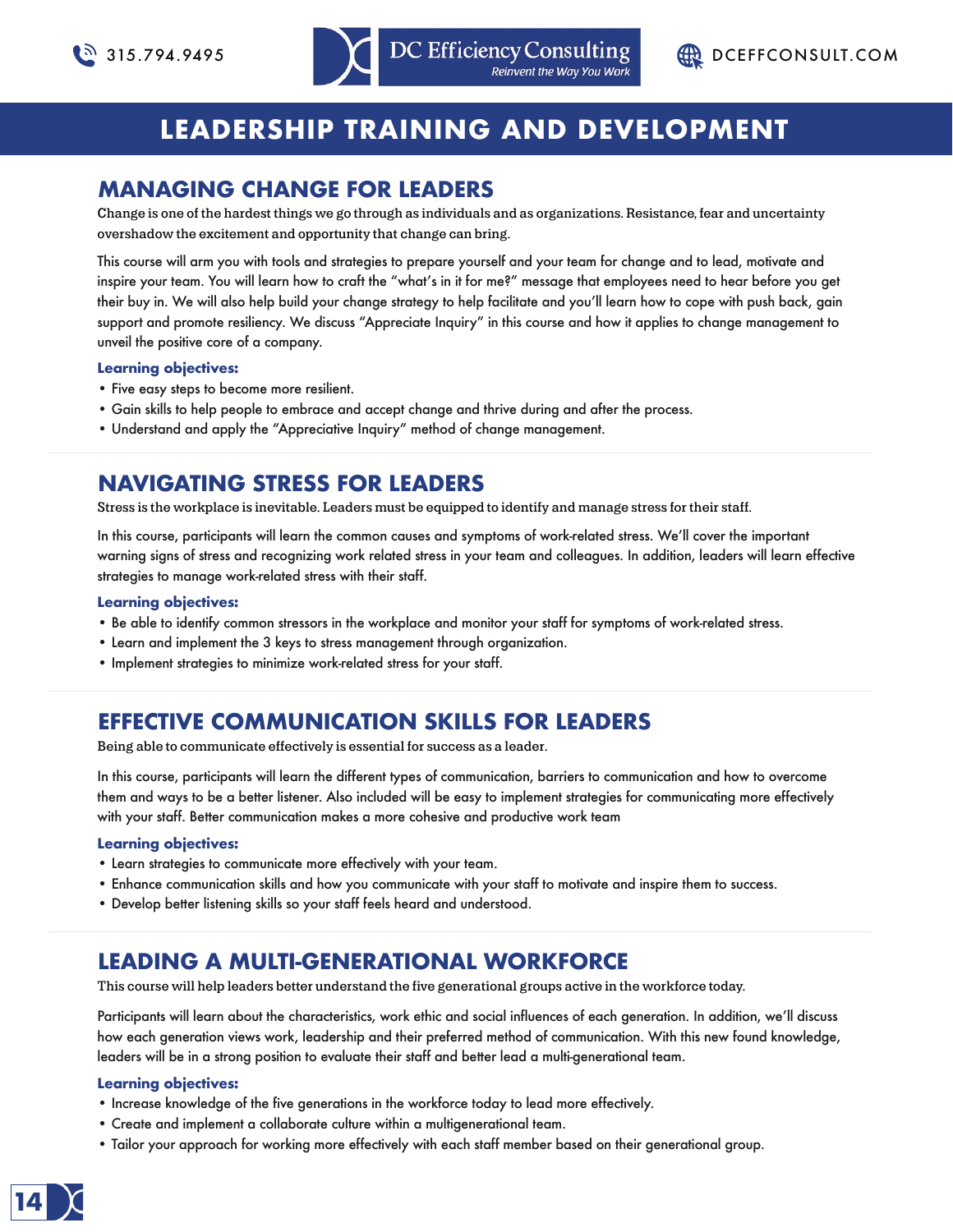# **LEADERSHIP TRAINING AND DEVELOPMENT**

## **DEALING EFFECTIVELY WITH CONFLICT**

**Conflict is inevitable in the workplace. People are different and conflict happens when those differences surface.**

In the course, participants will learn the different Conflict Resolution Styles and the 6 Step Process to Conflict Resolution. With practical tips, strategies and experiential exercises, after completion of the course, participants will be prepared to manage conflict in a more productive manner and improve their conflict resolution skills.

### **Learning objectives:**

- Learn to think of conflict as an opportunity for growth which will help change your approach and maximize positive outcomes.
- Increase your knowledge of the different conflict resolution styles and which are more effective.
- Master the 6 Step Process of Conflict Resolution.

## **TIME MANAGEMENT STRATEGIES FOR LEADERS AND THEIR TEAMS**

**In this course, participants will learn the 5 Key Components of Time Management – Goal Setting, Prioritization, Planning & Scheduling, Focus and Working Proactively, and Managing Interruptions and Procrastination.**

In addition, we'll share simple, easy-to-implement strategies to give leaders the confidence to help their teams in each of the key areas. Participants will leave energized and ready to implement new concepts for themselves and their teams to make them more effective, efficient and productive.

### **Learning objectives:**

- Learn how to work proactively, rather than reactively.
- Master planning and scheduling to get more done.
- •Enhance your skills in prioritizing work to boost productivity.

## **EFFECTIVE DELEGATION AND FEEDBACK**

**A terrific course for new and seasoned leaders, during this course participants will learn the Five "Rights" of Delegation, setting expectations and how to assign work to produce maximum results from their team.**

They'll also learn effective delegation strategies and how to provide productive feedback to staff to motivate and inspire them to be their best.

- Enhance leadership skills by learning the Five "Rights" of Delegation.
- Learn effective strategies to provide productive feedback that motivates staff.
- Master setting expectations for staff to produce maximum results.

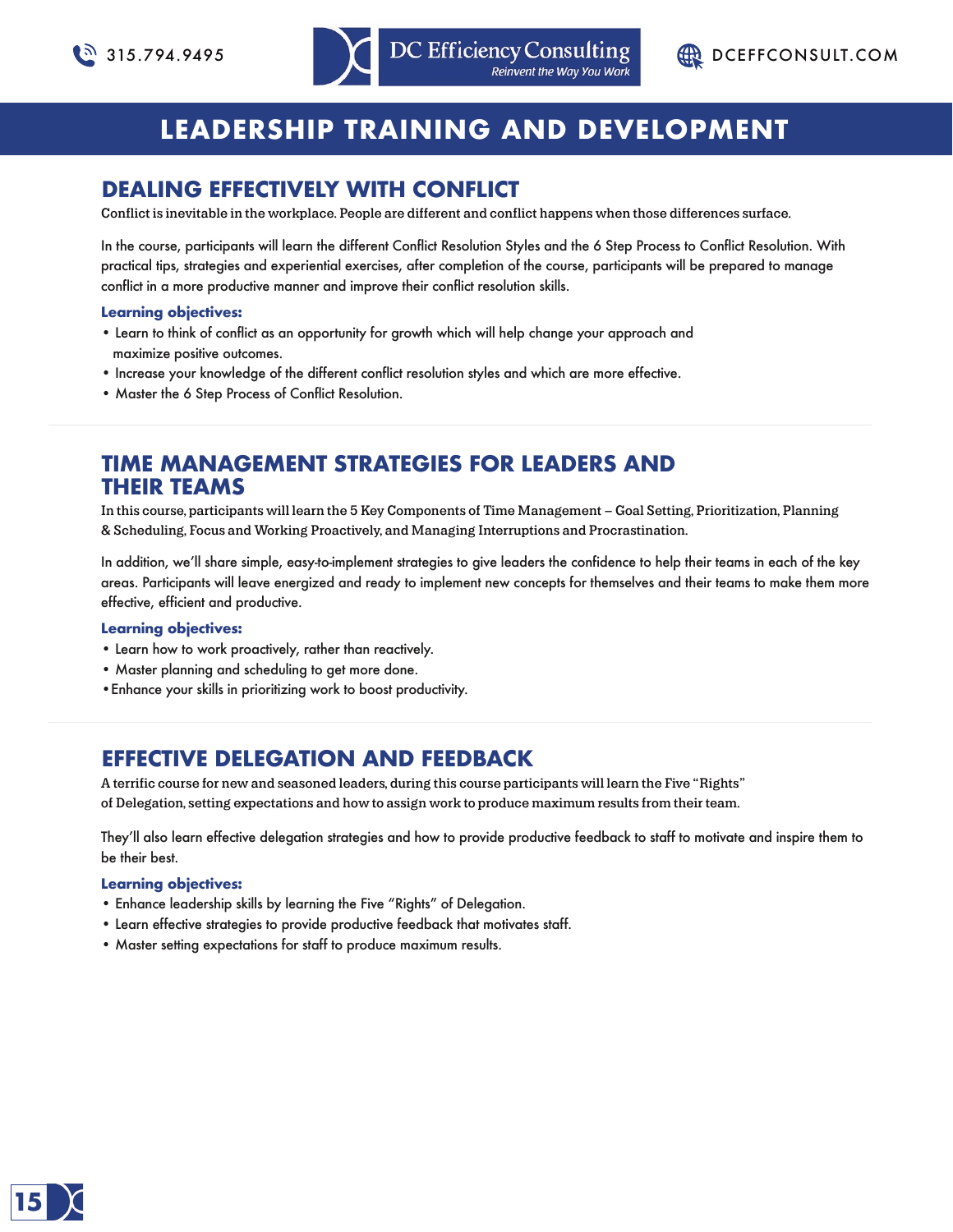





### **SIMPLIFY YOUR LIFE – DECLUTTERING AND ORGANIZING FOR A HEALTHY LIFESTYLE**

**What if we told you that through some simple, every day planning, you could have more balance and energy AND become healthier? This course will give you all of the tools to make a dramatic lifestyle change.**

This workshop will reveal the correlation between clutter and health issues. It will share the benefits of being organized and provide strategies to organize and simplify almost everything around you: your life, yourself, your home, your family, work space and work life. You will gain impactful tips to maintain order and stay on track. We will hone in during the course on decluttering your kitchen for healthy eating, as a great diet will yield more energy, less guilt and better performance for everyone in work, sports and other activities. We'll go over how to create Meal Planning Systems for your busy family, steps to create a kitchen set up for healthy cooking and eating, strategies to organize your pantry, refrigerator and freezer, and how to create a meal planning binder and computerized grocery list.

### **Learning objectives:**

- Acknowledge the relationship between clutter and health issues and learn how to avoid these issues.
- Learn effective strategies to organize and simplify many areas of your life both at home and at work.
- Become the champion of your kitchen learning excellent ways to organize, plan meals and eat healthier.

## **WORK LIFE BALANCE – GETTING RID OF STRESS AND PLANNING FOR HAPPINESS**

**Stop spinning your wheels and start taking control of your life! This course will provide easy-to-implement tips to improve balance between work and home life through healthy integration.**

This course includes the benefits of a healthy balance, signs of an imbalance, how to take advantage of employer resources, time management tips and goal setting. We'll cover how to understand stress, review steps to create a stress- educed lifestyle, how to use routines to reduce your stress. You'll learn relaxation techniques and identify stressors Once we reduce your stress, we'll move on to happiness! We'll talk about purposeful planning for happiness, how to plan your day and how to relate better to others. You'll get tips for how to take control of your career happiness, set boundaries and practice positivity.

- Have better balance overall in your personal and professional life.
- How to reduce stress.
- Learn to bring happiness into your everyday life.